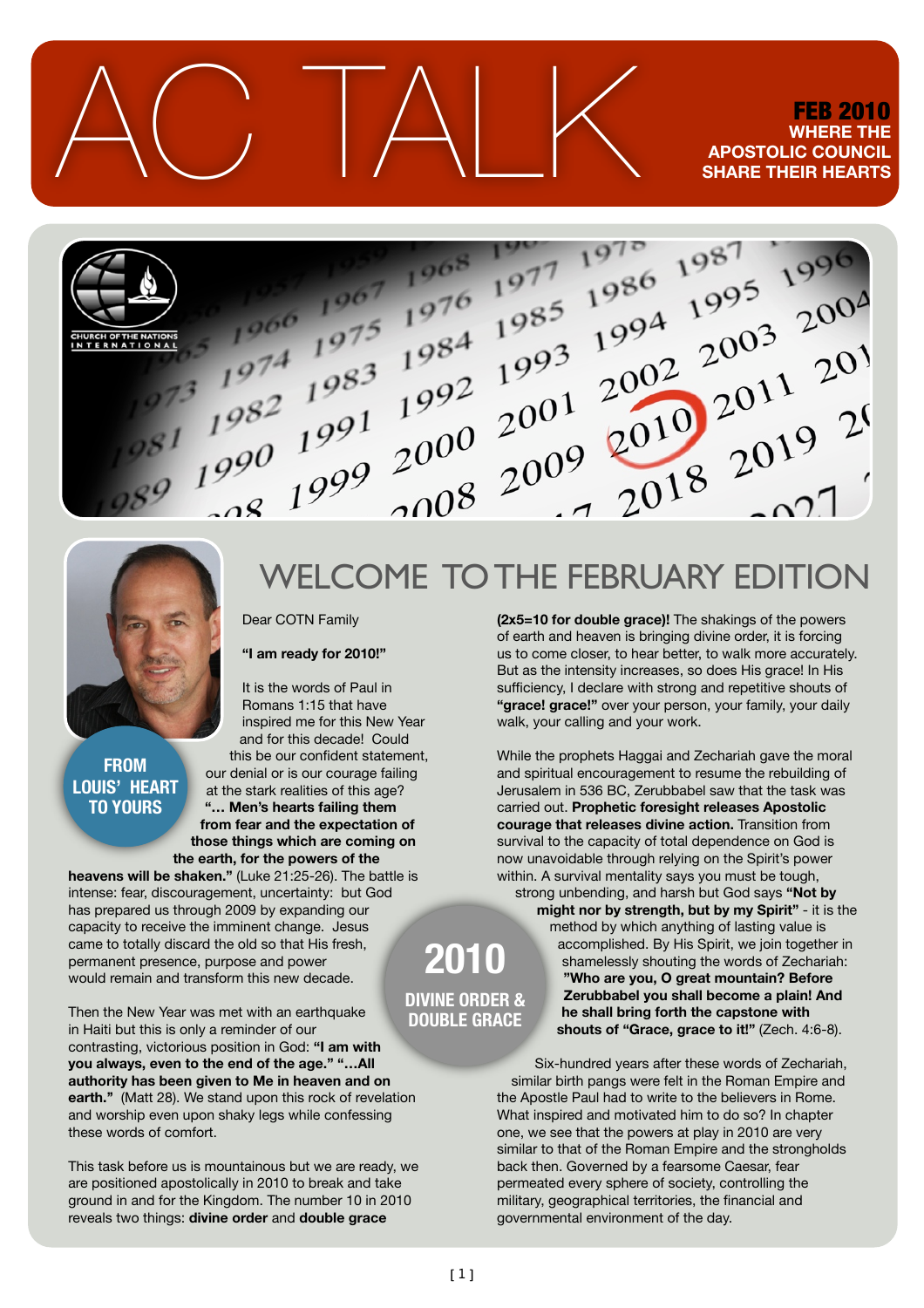It was into this atmosphere that Paul was given an apostolic and military strategy that is ingeniously dynamic for our time that would infiltrate, penetrate, overthrow and bring about the divine order of God through His love & grace. We are being positioned by divine order, by grace.

Paul's apostolic commission, authority and confidence to go to Rome came through a clear cut understanding of what it is to be sold out to Jesus Christ, ready to be sent with an apostolic mandate, knowing he goes with the Gospel of God, to whom the whole universe belongs. That is why he declared – I am not ashamed of this Gospel which is the "dunamis" of God, to change the entire city of Rome! (Romans 1:1; 16)

One of the apostolic functions is to infiltrate carnal mindsets and demolish unbelief with truth and love and anything or anyone exalting itself against the Lordship of Christ. Our focus is on the roots, the primary strongholds: unbelief, carnal thinking, human force and reasoning. **2 Corinthians 10** explains that our weapons are not found in the natural but in weapons of the Spirit which are powerful, strong, able and possible. They

have been designed to win the war. The goal is total demolition and annihilation, not just crippling or incapacitation. In stark contrast, this power stands up against the world's mindsets and ways as His love compels us - we have no shame, no distress, no embarrassment and no timidity as we declare the Gospel of the Kingdom. When Christ crucified (the lowest form of punishment) is deemed irrelevant, inferior and weak by the world, we are ready to demonstrate the power of God's love through simple faith in His finished work which brought salvation to the world. Amidst the world's obsession with power and control, the lack of self-control and disorder is rife: countries are hoarding illegal nuclear weaponry; governments can no longer control human trafficking, drug and alcohol abuse, families are falling apart etc. Nothing but the power of the cross, the King and His Kingdom holds the solution to the control of the inner vices of man and their carnal inclinations. The truth of the cross is still the answer.

Paul motivates the execution of the apostolate is by the works of God's Spirit: the demonstration of the revelatory power of the cross. We hold this key of hope through godly Kingdom influence from the simple home to the highest governmental seat. Mother Teresa worked tirelessly, sacrificially among the many hungry and poor and yet she said that the hunger for love, acceptance, companionship and care always superseded the hunger for food. The power of the cross activated in the inner lives of people is the return to earth's godly order from the inside out. Nothing can oppose this revelation and demonstration by the army of God. We no longer stand idly by to witness demonic stealing, killing and destruction. No matter our "Rome," our "Caesar," the cross demonstrated by the Spirit of God totally destroys the powers of unbelief in the cross, our salvation. Romans 1:16, "For I am not ashamed of this Good News about Christ. It is the power of God at work, saving everyone who believes – the Jew first and also the Gentile. This Good News tells us how God makes us right in his sight. This is accomplished from start to finish by faith. As the Scriptures say, "it is through faith that a righteous person has life." (NLT). The righteousness of God is revealed in Christ from faith to faith as the just shall live by faith.

**THE TRUTH OF THE CROSS IS STILL THE ANSWER**

Paul further encourages us to examine the price of this noble and arduous commission. A mere signing up for the job, the desire to do the right thing is insufficient. Only a blazing vision of the cross and the reality of its Christ can be our daily and single motivation and salvation. With this view, Paul aptly positioned himself as a "bond servant" of Christ in the task. The love of God compels us through the birthing canal into His grace. By this grace, Paul considered himself eager, prepared, available and fit for the fight. He was prepared to engage Roman opposition but remained strategic with the backing of the army of God – we have an arduous task but we have the unity and support within our relationships.

Dear family of God, be encouraged as you journey through 2010, no matter your Rome and your Caesar, His authority is supreme, His strategy divine, His power sufficient and His Grace more than enough.

#### **We are bound to Him, we are ready, we are able and we are not ashamed of the Gospel of Christ!**

"If God is for us, who can ever be against us? Since he did not spare even his own Son but gave him up for us all, won't he also give us everything else? … Can anything separate us from Christ's love? No, despite all these things, overwhelming victory is ours through Christ, who loved us" (Romans 8:31-37 NLT).

Building His Family, Advancing His Kingdom

Louis

### DID YOU KNOW?

Louis & Edna Els are the apostolic leaders of Victory Christian Church. They, along with their 4 children – Mikaile, Louis, Jana and Neil, have seen God birth and grow a family church that is widely respected and known for its apostolic and prophetic thrust. Louis was born in Despatch in 1959. At school he was a keen sportsman. He has always had a sincere interest in people of all walks of life and

places a high value on relationships and family life. Apart from his love for and interest in media and technology, he is an enthusiastic hunter and spends some winter days tracking and hunting game.



**LOUIS & EDNA ELS**